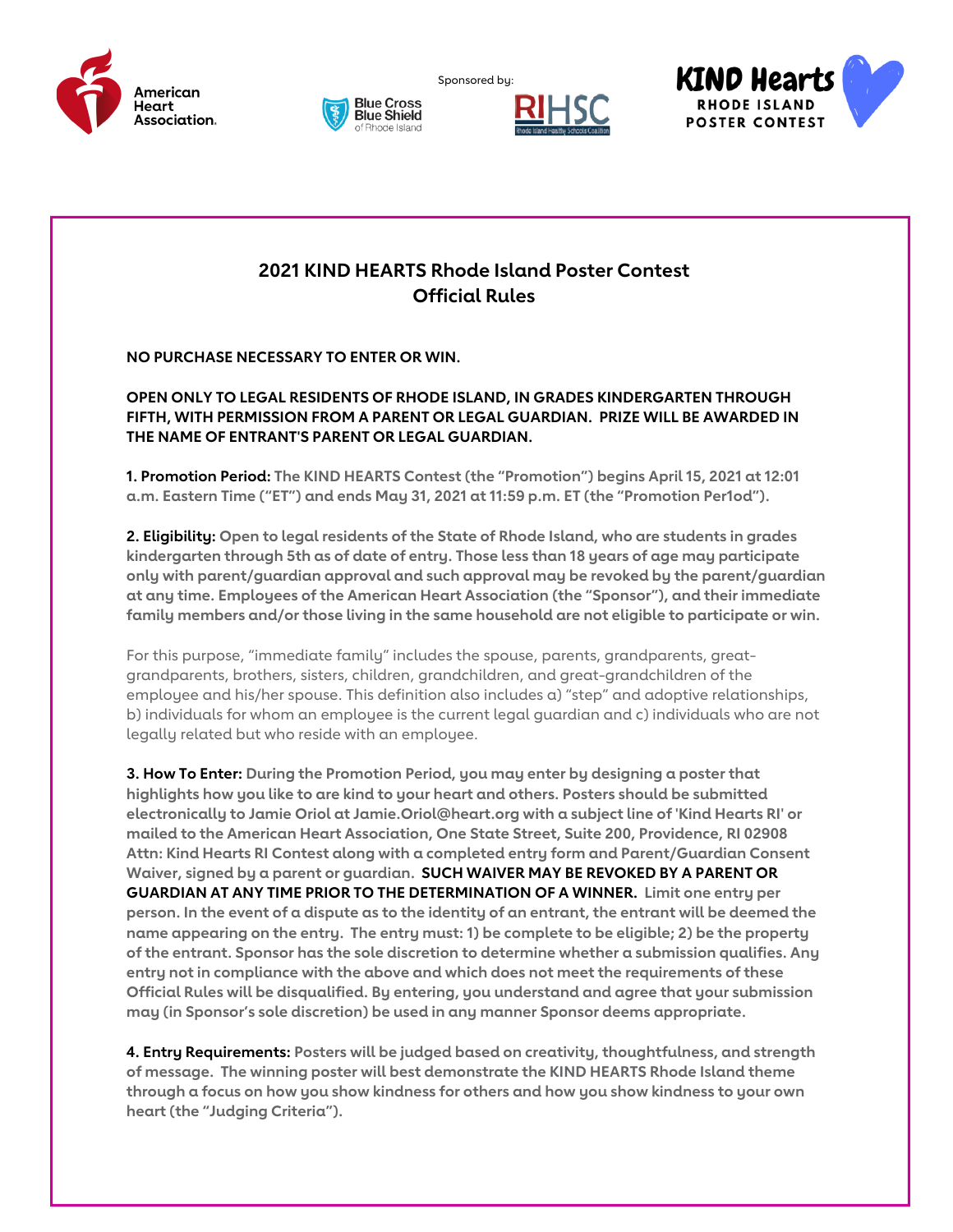**Decisions of judges will be made by June 30, 2021 and the winner will be promptly notified by email and publicly announced on July 15, 2021. The decision of the judges will be final and binding in all respects. Judges will be independent of Sponsor. Odds of winning will depend on the number of qualifying entries. By entering, your parent or legal guardian agrees to waive any rights you may have to the entry submitted. The entry must not contain obscene, profane, lewd, defamatory or inappropriate content, or be disparaging to Sponsor, as determined in Sponsor's sole discretion. Entries must be in keeping with Sponsor's image and may not be offensive, as determined by Sponsor in its sole discretion, nor can it defame or invade publicity rights or privacy rights of any person, living or deceased, or otherwise infringe upon any person's personal or proprietary rights. Entrants may not copy or otherwise plagiarize from any source.** All entries must be the sole, original work of the Entrants. Any entry or portion thereof that is, in **the Sponsor's sole discretion, obscene, profane, lewd, defamatory, inappropriate, disparaging, offensive or contains proprietary right of any person living or deceased (including but not** limited to rights of privacy or publicity or portrayal in a false light) or entity, or is otherwise **objectionable, will not be considered and may disqualify the entrant. Entries should not contain any third-party materials, or otherwise violate or infringe (or possibly infringe) any copyright, trademark, logo, mark that identifies a brand. Sponsor may blur or black out the infringing material, in their sole discretion. Entries become the property of the Sponsor and will not be acknowledged or returned. Entrants and the winner acknowledge and agree that their entries become the property of the Sponsor, which thereby has the right to edit, adapt, modify, reproduce, promote and otherwise use entries in any way it sees fit.**

**5. Prizes and Approximate Retail Values ("ARVs"): There will be three winners of the Promotion in two age categories: a First, Second and Third Prize for Grades Kindergarten through 2nd; and a** First, Second and Third Prize for Grades 3rd through 5th. First Prize shall be a \$100 gift card to **Dick's Sporting Goods and four (4) passes to Roger Williams Park Zoo (ARV \$62); Second Prize** shall be a \$50 gift card to Dick's Sporting Goods and four (4) passes to Roger Williams Park Zoo **(ARV \$62); and Third Prize shall be four (4) passes to Roger Williams Park Zoo (ARV \$62). The** estimated fair market value of the Prizes is that of their respective gift card value, but the actual **value may be more or less. Prizes are awarded "as is" without any warranty or guaranty of any kind. Limit one (1) Prize per person. No substitution or transfer of prize permitted except at the sole discretion of the Sponsor who reserves the right to substitute a prize of equal or greater value in the event the prize is unavailable.**

**6. Publicity: By entering, each entrant hereby grants to the AHA a perpetual, worldwide, royalty-free right and license to publicize, broadcast, display and/or otherwise use the entrant's first name, image, likeness, voice, biographical and personal background information, and statements, and, without limitation, any notes, photograph, film, or video or audio tape that may be taken of the Entrant or that are embodied in the materials submitted to the AHA (collectively, "Licensed Rights"), in any media now known or hereafter devised throughout the world in perpetuity for advertising, promotion and publicity purposes, without additional review, compensation, permission or approval.**

**Any Licensed Rights granted may be revoked only by written notice by an entrant's parent or guardian.**

**7. General Rules: Prize winners will be notified via email and will be provided directions. The winners then must accept the prize within three (3) days then follow the directions to claim the prize, including providing proof of a parent or guardian's consent to accept the prize, or the prize will be forfeited and Sponsor will have no further obligation to such winner and an alternate**